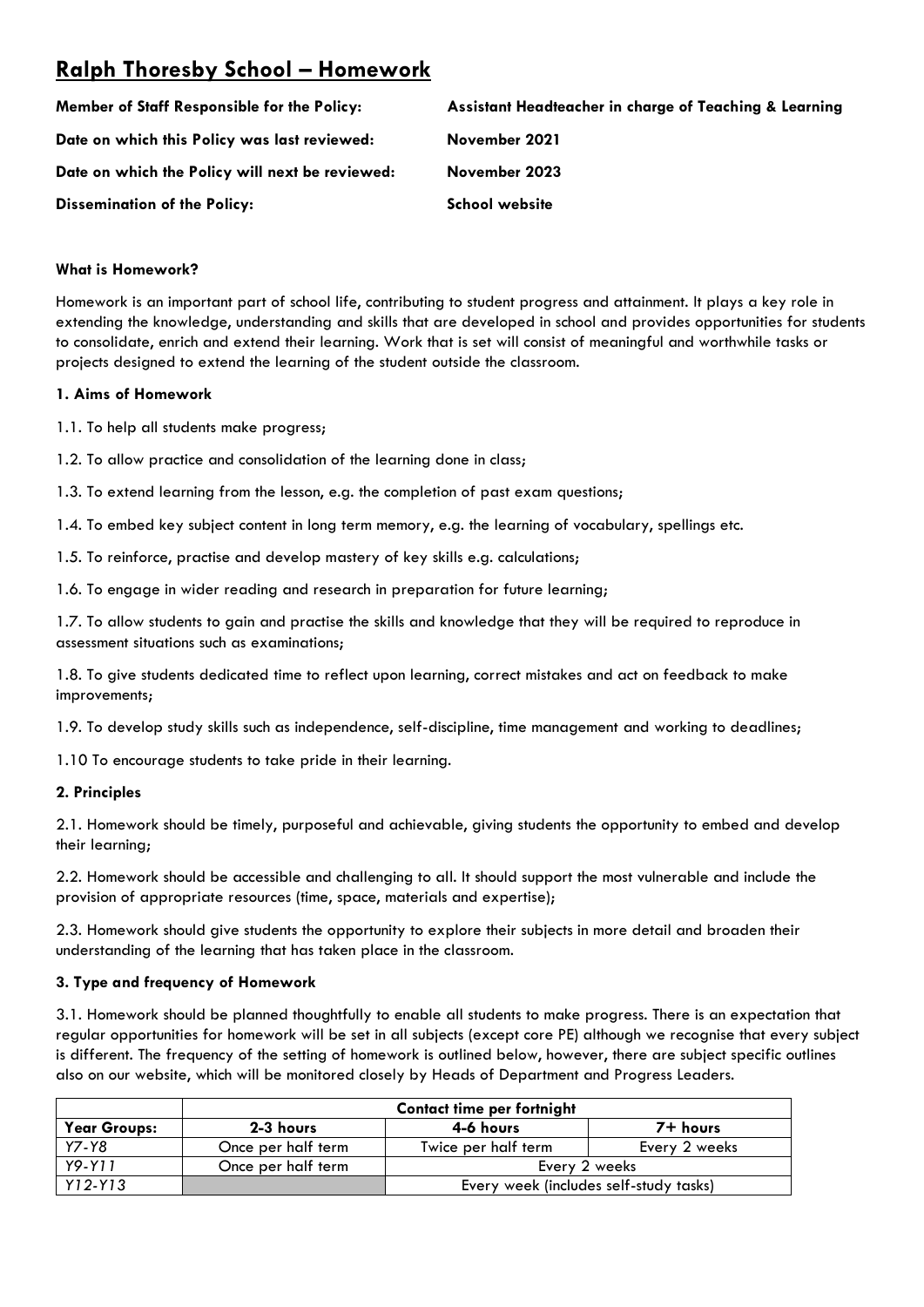3.2. Some subjects may decide to run project-based homework that spans over a greater period of time. E.g. an extended learning project may last a whole term. If subjects run this model, there is an expectation that regular 'checkpoints' take place throughout the project. It is the class teacher's responsibility to ensure that students are on track and to raise concerns with parents should they arise;

3.3. Sixth form students will be expected to complete additional tasks and study in relation to their learning. Sixth form study sessions are timetabled to provide students with time and space to complete these tasks. Subject staff will direct students to the work that they should complete and will set this on Arbor.

# **4. Supporting students with Homework**

4.1. There are many places where homework can be completed: at home and in supervised after school session located in the ILZ between 3pm and 4pm.

4.2. Teaching staff will scaffold homework tasks for those students that need it, check students understand what is required and ensure the tasks are properly recorded on Arbor.

# **5. Monitoring and Evaluation**

5.1. Subject Leaders will ensure their departmental homework guidelines support the school policy. These guidelines should clearly identify the expectations of extended learning in subjects;

5.2. Subject Leaders will undertake quality assurance to ensure homework is allowing students to progress their learning. This may involve work scrutiny/review, learning walks, lesson observations, pupil voice and moderation of work;

5.3. Senior leaders will review implementation of the homework policy and support Subject Leaders with the monitoring of extended learning.

## **6. Feedback, Rewards and Sanctions**

6.1. We expect homework to be produced on time. This gives students valuable experience of working to deadlines. Students will be rewarded for producing good homework through achievement points, competitions and positive messages home.

6.2. If homework is not handed in, appropriate action will be taken in accordance with the school behaviour policy. Subject teachers will discuss with a student the reasons why homework has not been completed. A negative behaviour point will be recorded on Arbor and a subject sanction actioned. A detention will usually be issued in line with departmental/school policy;

6.3. Heads of year will monitor incomplete homework and interventions will take place to improve the quality and completion rates;

6.4. Subject teachers are not required to give written feedback on homework, however one of the following will apply:

- Individual written feedback;
- Whole group feedback (written and/or oral);
- In-class peer assessment, under teacher direction;
- Marking extended learning, in lesson time, with immediate verbal feedback;
- Use of PINS process marking
- Use of auto generated feedback on knowledge recall tests.

# **7. Responsibility for implementation of the homework policy**

7.1 Teachers will ensure that the homework task is purposeful and meets the learning goals of the lesson.

7.2 The role of the Class Teacher:

- To set purposeful homework which satisfies the school policy and whole school objectives;
- To give full and comprehensive instructions for completion;
- To ensure appropriate resources are available;
- To set deadlines for completed work and ensure that they are met;
- To provide feedback;
- To provide help and support as and when required.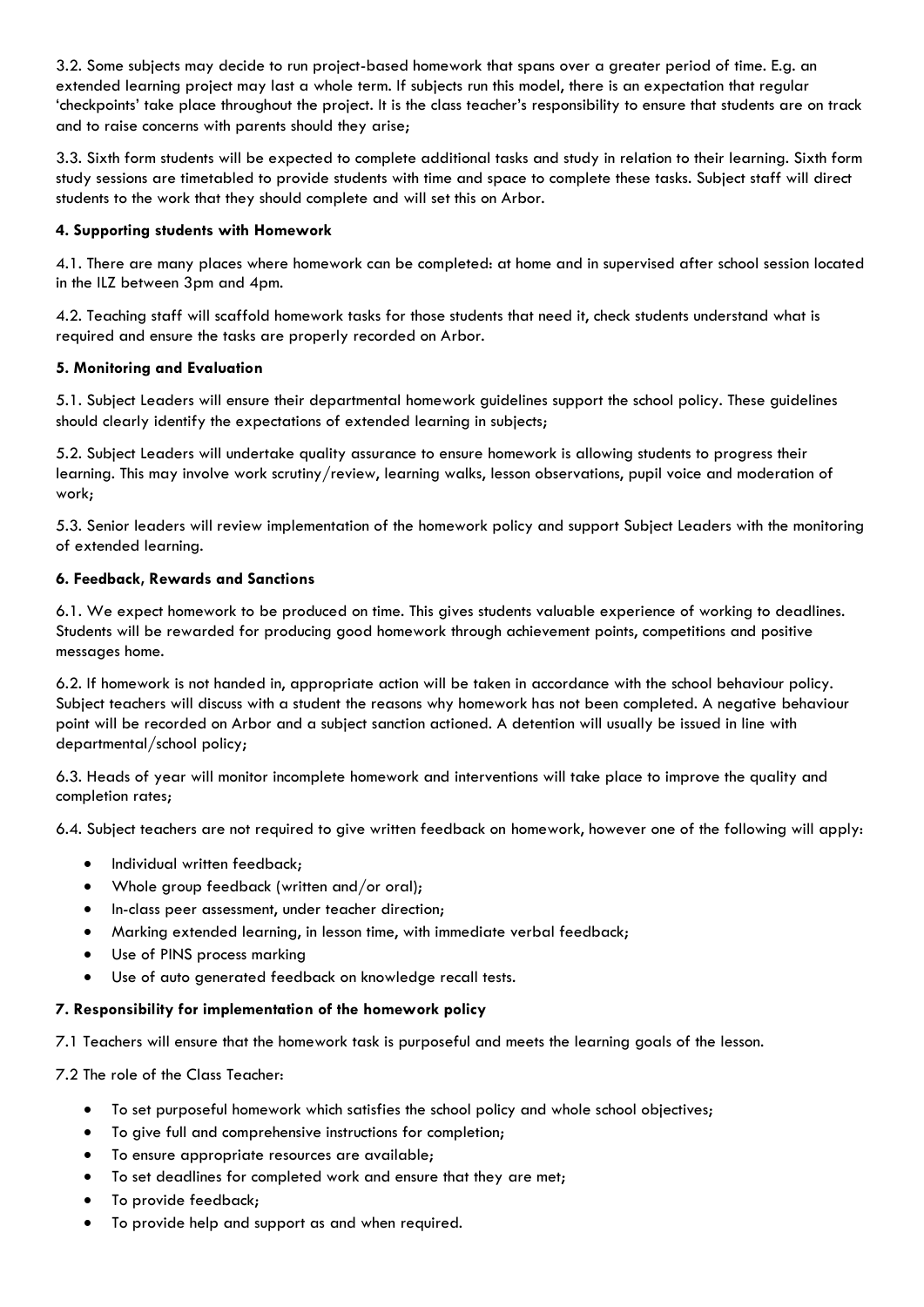7.3 The role of the student:

- To regularly check Arbor for all their homework tasks;
- To attempt all work and give their best;
- To ensure that homework is completed and handed in to meet the deadline;
- To inform the class teacher of any difficulties;

7.4 The role of the Mentor/Coach:

- To monitor that homework is being recorded and completed;
- To carry out meaningful conversations with students who require additional support with the completion of homework;
- Mentors/coaches should draw the attention of the relevant Head of Year of students who regularly have difficulties with homework so relevant interventions can be put in place.

7.5 The role of the Heads of Department:

- To monitor the quality and quantity of the homework set;
- To ensure that marking of homework is carried out in line with the School policy and department feedback policies

#### **8. The role of parents and carers**

We encourage parents and carers to:

8.1 Help their child by going through homework tasks and checking their child understands what must be done;

8.2 To reinforce and discuss the importance of completing homework in order to make progress;

8.3 Provide a suitable environment in which work can be done;

8.4 Encourage students to attend after school support sessions e.g. ILZ, or department afterschool sessions, where students can work in a learning environment with accessible support and resources;

8.5 Monitor the completion of homework and contact the school if their child is having difficulties completing set work.

#### **Subject Specific Details:**

|     | Art/Photography                                    |                                              |  |
|-----|----------------------------------------------------|----------------------------------------------|--|
|     | Types of task                                      | Frequency                                    |  |
| KS3 | Research tasks to support the termly projects in   |                                              |  |
|     | lesson. Research will include visual presentations | 1 per half term                              |  |
|     | in PowerPoint. This will also include written      |                                              |  |
|     | annotation and facts about artists and/or culture. |                                              |  |
| KS4 | Research Projects. This is primarily research      |                                              |  |
|     | focused, but there will also be the opportunities  | 3 per half term/Research and individually    |  |
|     | to develop ideas, take photographs, develop 3D     | tailored plans depending on the individual   |  |
|     | work and drawings etc.                             | project that the pupil is working on         |  |
|     | Depending on student individual specific tasks.    |                                              |  |
| KS5 | This is primarily research focused, but there will |                                              |  |
|     | also be the opportunities to develop ideas, take   | Every week. Variable depending on individual |  |
|     | photographs, develop 3D work and drawings          | project                                      |  |
|     | etc.                                               |                                              |  |
|     | Depending on student individual specific tasks.    |                                              |  |

| <b>Business</b> |                                                                                                |                  |
|-----------------|------------------------------------------------------------------------------------------------|------------------|
|                 | Types of task                                                                                  | <b>Frequency</b> |
| KS4             | GCSE: extended learning to focus primarily on<br>exam-style questions to facilitate skills and | Every two weeks  |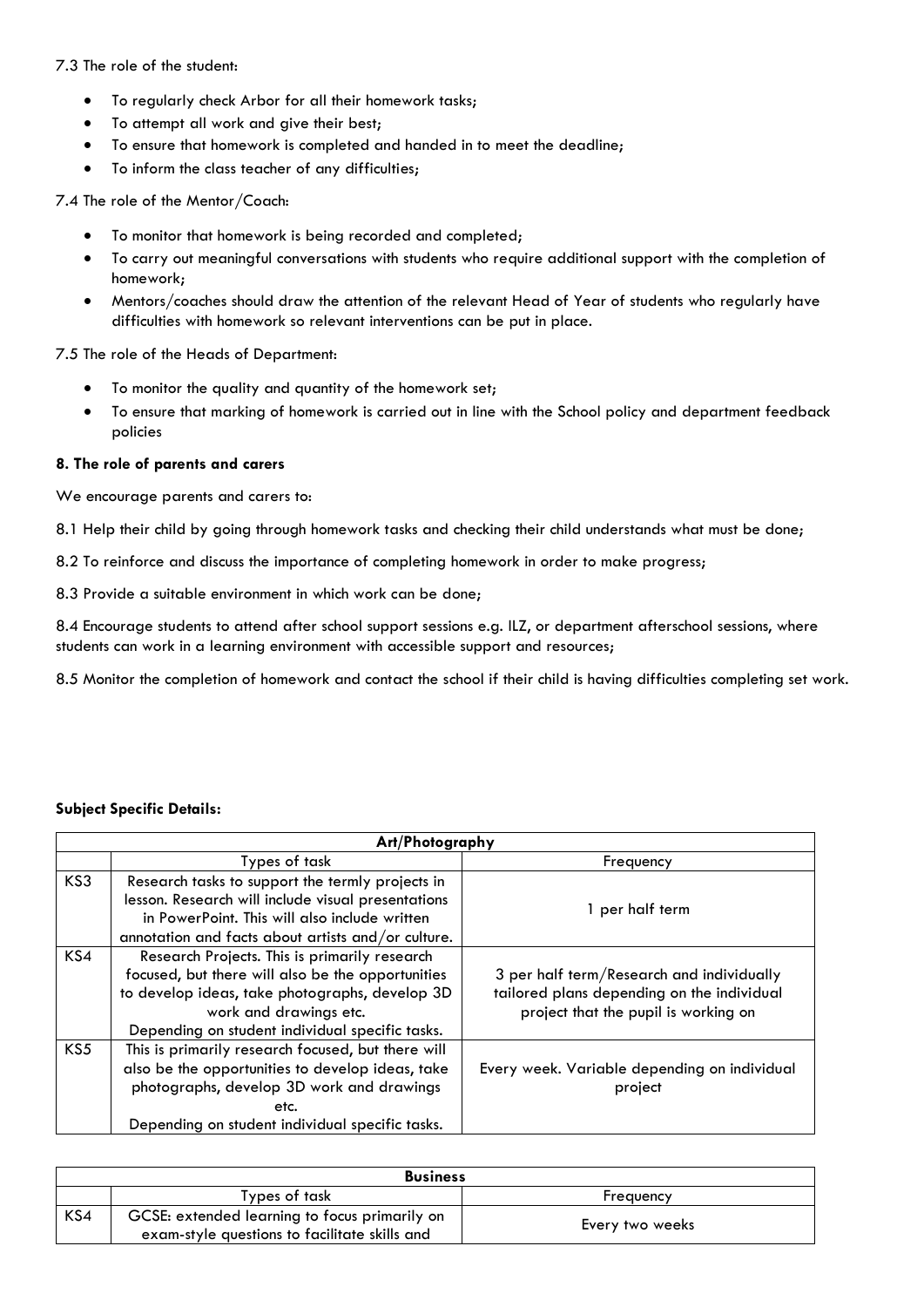|     | knowledge development. Case studies used to<br>incorporate comprehension, extended writing<br>and formal language.                                                                                                                                                                                                                                                                                                                                                                                                               |        |
|-----|----------------------------------------------------------------------------------------------------------------------------------------------------------------------------------------------------------------------------------------------------------------------------------------------------------------------------------------------------------------------------------------------------------------------------------------------------------------------------------------------------------------------------------|--------|
| KS5 | A Level: Research tasks on current economic<br>affairs. This will broaden knowledge base, give<br>pupils a real-world grounding of concepts and<br>aid memory retention. Past paper questions of<br>varying mark allocations to build experience of<br>different exam techniques for different size<br>questions. Group research tasks for debate in<br>class. Marcouse worksheets to embed knowledge<br>and develop analysis & evaluation skills in a<br>user-friendly format. They are also very useful<br>for revision notes. | Weekly |

|     | Computing                                    |                            |  |
|-----|----------------------------------------------|----------------------------|--|
|     | Types of task                                | Frequency                  |  |
| KS3 | Research Project- Careers in Computing/Media | Once per half term         |  |
| KS4 | Research/pre-reading                         |                            |  |
|     | Exam style questions                         |                            |  |
|     | Revision (flash cards/notes/mind maps)       | Every Two Weeks            |  |
|     | Low stakes quizzes                           |                            |  |
|     | PiXL independence workbook                   |                            |  |
| KS5 | Past papers                                  |                            |  |
|     | Exam style questions                         |                            |  |
|     | Revision (flash cards/notes/mind maps)       | Every week where possible. |  |
|     | Coursework assignments                       |                            |  |

|     | Drama                                                                                                                                                                             |                                                                                                                                                           |  |
|-----|-----------------------------------------------------------------------------------------------------------------------------------------------------------------------------------|-----------------------------------------------------------------------------------------------------------------------------------------------------------|--|
|     | Types of task                                                                                                                                                                     | Frequency                                                                                                                                                 |  |
| KS3 | Variety of research projects<br>End of term evaluation                                                                                                                            | 1 per half term                                                                                                                                           |  |
| KS4 | Learning scripted lines, updating portfolio work,<br>research tasks and rehearsals after school                                                                                   | Students should be spending 1 hour per week, on<br>independent study tasks which will vary hugely<br>depending on the unit of work being covered          |  |
| KS5 | Learning scripted lines, updating portfolio work,<br>rehearsals after school and research tasks -<br>theatre history, practitioner theories and social<br>and historical contexts | Students should be spending 1.5 - 2 hour per<br>week, on independent study tasks which will vary<br>hugely depending on the unit of work being<br>covered |  |

|     | <b>English</b>                                                                                                                                                                                                                                                                                                                                                                                                                                                                       |                                                                                                                                                                                                                                                                                                                                                                                                                                                          |
|-----|--------------------------------------------------------------------------------------------------------------------------------------------------------------------------------------------------------------------------------------------------------------------------------------------------------------------------------------------------------------------------------------------------------------------------------------------------------------------------------------|----------------------------------------------------------------------------------------------------------------------------------------------------------------------------------------------------------------------------------------------------------------------------------------------------------------------------------------------------------------------------------------------------------------------------------------------------------|
|     | Types of task                                                                                                                                                                                                                                                                                                                                                                                                                                                                        | Frequency                                                                                                                                                                                                                                                                                                                                                                                                                                                |
| KS3 | • Research tasks<br>Text annotation<br>$\bullet$<br>Answering questions on texts (comprehension /<br>analysis)<br><b>Summarising texts</b><br>$\bullet$<br><b>Comparing texts</b><br>٠<br><b>Completion of PINS tasks</b><br>٠<br>Completion of class work<br>$\bullet$<br>Reading & re-reading<br>٠<br>Using internet revision sites, such as Sparknotes<br>Creative $/$ original writing<br>$\bullet$<br>Planning creative $/$ original writing<br>Mind-mapping ideas<br>$\bullet$ | We set one homework per week on average.<br>We do not always set homework in the first<br>week of a new unit of study because pupils<br>have only been recently introduced to the<br>topic.<br>We do not always set homework if<br>extracurricular activities have affected<br>regularly timetabled lessons.<br>Shared groups (with more than one English<br>teacher) receive homework from one of their<br>teachers to avoid over-setting or confusion. |
| KS4 | Research tasks<br>$\bullet$<br>Text annotation<br>Answering questions on texts (comprehension /<br>$\bullet$<br>analysis)                                                                                                                                                                                                                                                                                                                                                            | We set one homework per week on average.<br>We do not always set homework in the first<br>week of a new unit of study because pupils                                                                                                                                                                                                                                                                                                                     |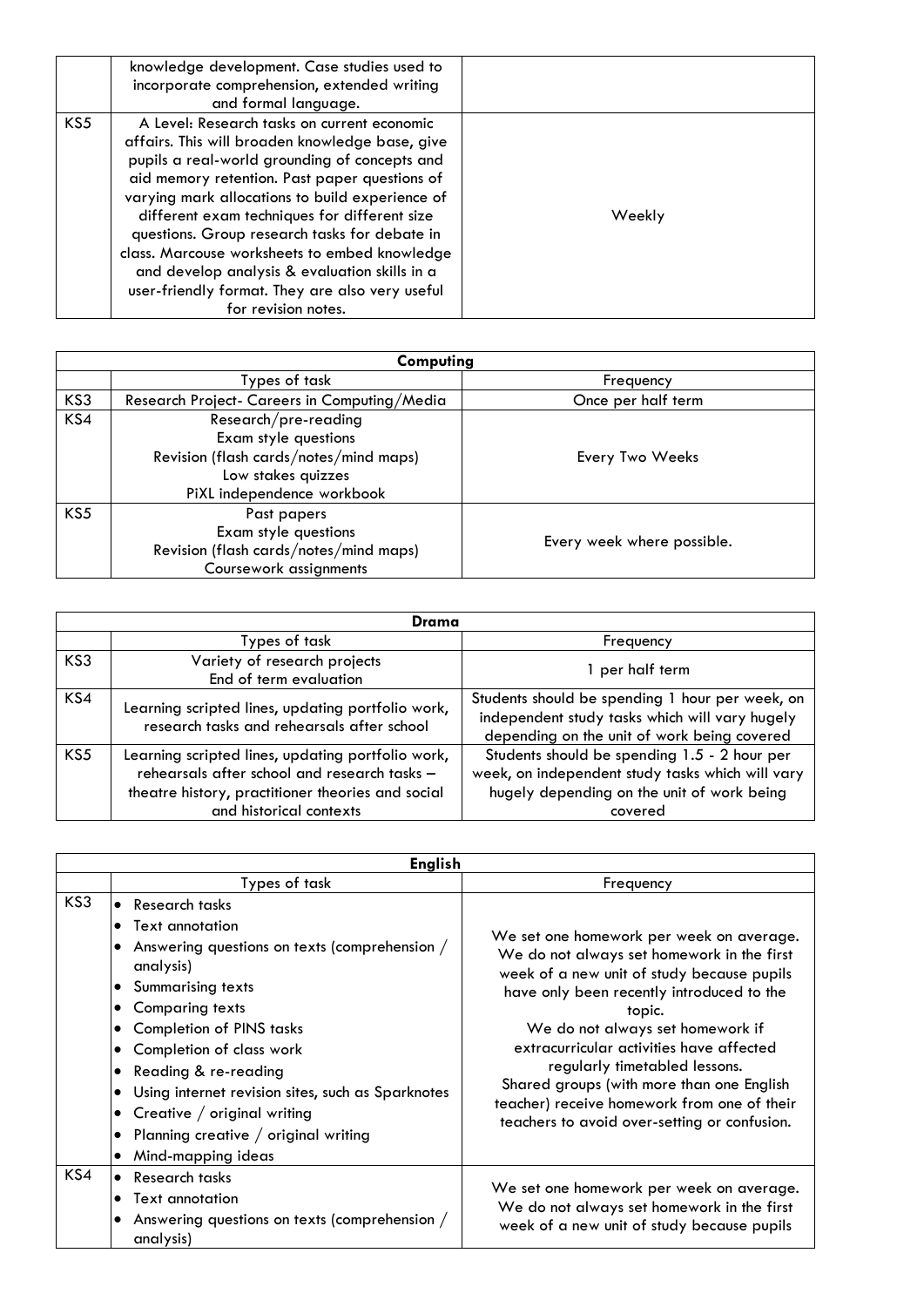| <b>Summarising texts</b><br>٠<br><b>Comparing texts</b><br>$\bullet$<br><b>Completion of PINS tasks</b><br>٠<br>Completion of class work<br>٠<br>Reading & re-reading<br>٠<br>Using internet revision sites, such as Sparknotes<br>$\bullet$<br>Creative / original writing<br>$\bullet$<br>Planning creative $/$ original writing<br>$\bullet$<br>Mind-mapping ideas<br>٠                                                                                                                        | have only been recently introduced to the<br>topic.<br>We do not always set homework if<br>extracurricular activities have affected<br>regularly timetabled lessons.<br>Shared groups (with more than one English<br>teacher) receive homework from one of their<br>teachers to avoid over-setting or confusion.                                                          |
|---------------------------------------------------------------------------------------------------------------------------------------------------------------------------------------------------------------------------------------------------------------------------------------------------------------------------------------------------------------------------------------------------------------------------------------------------------------------------------------------------|---------------------------------------------------------------------------------------------------------------------------------------------------------------------------------------------------------------------------------------------------------------------------------------------------------------------------------------------------------------------------|
| KS5<br>Research tasks<br>$\bullet$<br><b>Text annotation</b><br>٠<br>Answering questions on texts (comprehension /<br>$\bullet$<br>analysis)<br>Summarising texts<br><b>Comparing texts</b><br>٠<br><b>Completion of PINS tasks</b><br>٠<br>Completion of class work<br>٠<br>Reading & re-reading<br>$\bullet$<br>Using internet revision sites, such as Sparknotes<br>$\bullet$<br>Creative / original writing<br>$\bullet$<br>Planning creative $/$ original writing<br>٠<br>Mind-mapping ideas | A level groups routinely have two teachers.<br>Each teacher sets one homework per week on<br>average.<br>We do not always set homework in the first<br>week of a new unit of study because pupils<br>have only been recently introduced to the<br>topic.<br>We do not always set homework if<br>extracurricular activities have affected<br>regularly timetabled lessons. |

|     | Geography                                                                                                                                                                                                                                                                                                                                                                                                                                                                                                                                                                                               |                                                                                                                            |
|-----|---------------------------------------------------------------------------------------------------------------------------------------------------------------------------------------------------------------------------------------------------------------------------------------------------------------------------------------------------------------------------------------------------------------------------------------------------------------------------------------------------------------------------------------------------------------------------------------------------------|----------------------------------------------------------------------------------------------------------------------------|
|     | Types of task                                                                                                                                                                                                                                                                                                                                                                                                                                                                                                                                                                                           | Frequency                                                                                                                  |
| KS3 | Research tasks e.g. case studies<br>$\bullet$<br>Learning key terms<br>$\bullet$<br>Preparation for work in class<br>Answering questions or completing tasks to<br>support learning in class<br>Work on an extended project (e.g.<br>$\bullet$<br>investigating raw materials and transport for<br>the industry project)<br>Group work tasks (e.g. TV weather forecast<br>$\bullet$<br>work)<br>Revision of skills or content for PINS<br>$\bullet$<br>assessments                                                                                                                                      | At least once each half term<br>Additional tasks (e.g. learning key terms,<br>preparing for an assessment) may also be set |
| KS4 | Research tasks<br>$\bullet$<br>Past exam questions or parts of questions<br>$\bullet$<br>Learning key terms<br>$\bullet$<br>Completing and organising work in exercise<br>books<br>Preparation for work in class e.g.<br>$\bullet$<br>investigating hard and soft engineering<br>management strategies<br>Answering questions or completing tasks to<br>$\bullet$<br>support learning in class<br>Work on an extended project (e.g. Yorkshire<br>٠<br>Dales fieldwork)<br>Group work tasks e.g. global cities poster<br>$\bullet$<br>Revision of skills or content for PINS<br>$\bullet$<br>assessments | Every two weeks on average                                                                                                 |
| KS5 | Research tasks<br>$\bullet$<br>Past exam questions or parts of questions<br>$\bullet$<br>Learning key terms<br>Completing and organising work in folders                                                                                                                                                                                                                                                                                                                                                                                                                                                | A Level students usually have two teachers.<br>Each teacher will typically set one homework<br>per week                    |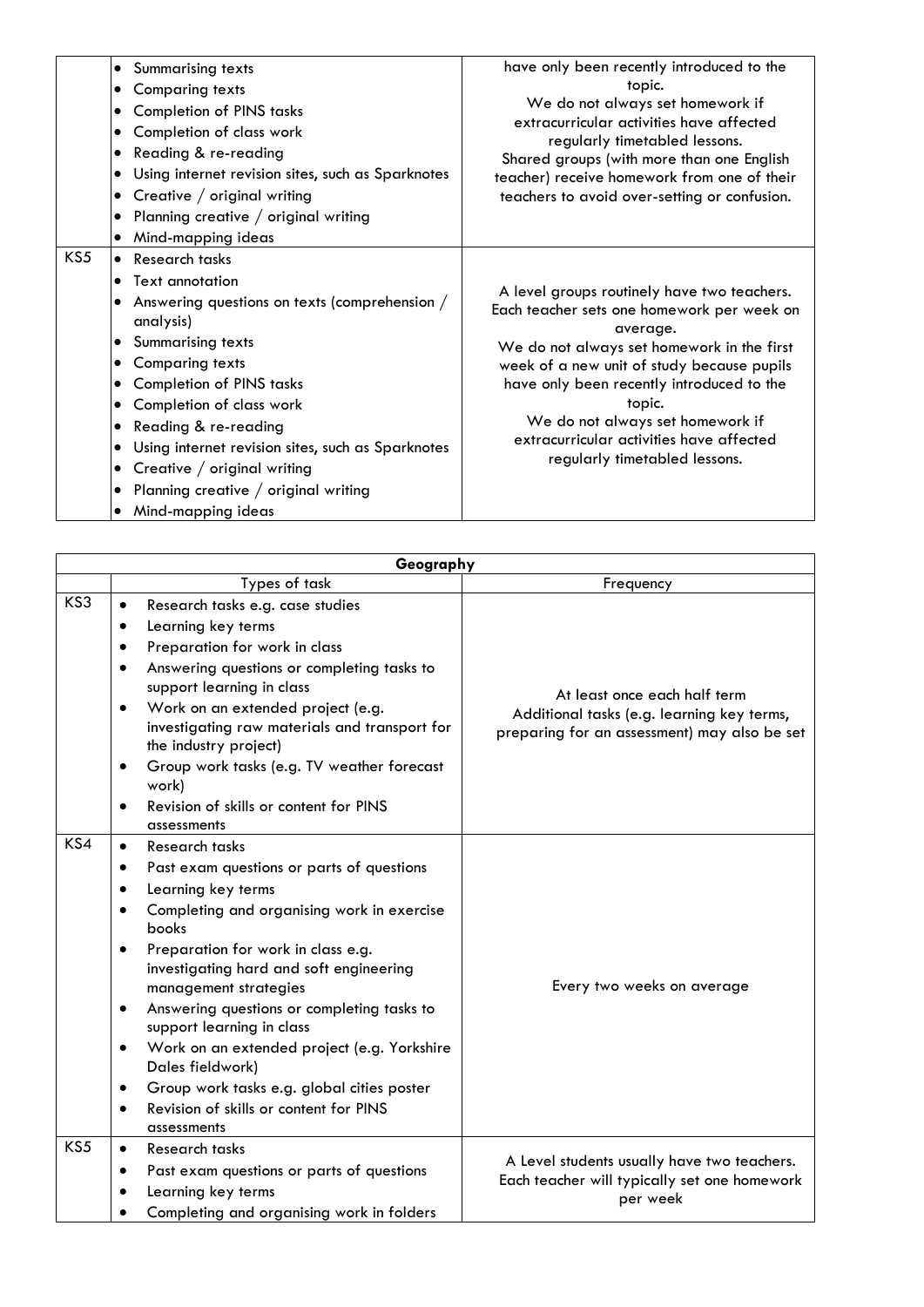| Preparation for work in class e.g. using A<br>٠<br>Level textbook            |  |
|------------------------------------------------------------------------------|--|
| Answering questions or completing tasks to<br>٠<br>support learning in class |  |
| Work on an extended project e.g. fieldwork,<br>٠<br><b>NEA</b>               |  |
| Group work tasks e.g. global water sources<br>٠<br>task                      |  |
| Revision of skills or content for PINS<br>$\bullet$<br>assessments           |  |

| <b>Health and Social Care</b> |                                                                                                                                                                                                                                                        |                  |
|-------------------------------|--------------------------------------------------------------------------------------------------------------------------------------------------------------------------------------------------------------------------------------------------------|------------------|
|                               | Types of task                                                                                                                                                                                                                                          | Frequency        |
| KS4                           | Health education campaigns, research and<br>develop and create own.                                                                                                                                                                                    | 1 every 2 weeks. |
|                               | A fact file of the human lifespan. Looking at how<br>an individual changes over time in a physical,<br>emotional, social and intellectual way. This will<br>be a research-based task which will take on the<br>format of interviewing two individuals. | 1 every 2 weeks  |
|                               | A further research-based task which will go into<br>depths of factors that affect the human lifespan.                                                                                                                                                  | 1 every 2 weeks  |
|                               | Communication task, PPT and group work<br>Practice exam papers<br>Full and part assignments                                                                                                                                                            | 1 every 2 weeks  |
| KS5                           | Exam papers<br>Part assignments                                                                                                                                                                                                                        |                  |
|                               | Full assignments<br>Poster work and PPT presentations<br>Group research-based tasks.                                                                                                                                                                   | 1 every week     |

| <b>History</b> |                                       |               |
|----------------|---------------------------------------|---------------|
|                | Types of task                         | Frequency     |
| KS3            | <b>Research-fact files</b>            |               |
|                | Posters/leaflets                      |               |
|                | Revision of content/key words         | 2 x half term |
|                | Low stakes quizzes                    |               |
|                | Pilot of Seneca Learning app in Yr. 7 |               |
| KS4            | Research/pre-reading                  |               |
|                | Exam style questions                  |               |
|                | Revision                              | 1 x 2 weeks   |
|                | Low stakes quizzes                    |               |
|                | Pilot of Seneca Learning app in Yr. 9 |               |
| KS5            | Research/pre-reading                  |               |
|                | Specific preparation tasks            | 1x each week  |
|                | Exam style essays                     |               |
|                | Low stakes quizzes                    |               |

|     | Languages                                                              |                                                              |  |
|-----|------------------------------------------------------------------------|--------------------------------------------------------------|--|
|     | Types of task                                                          | Frequency                                                    |  |
| KS3 | Vocabulary learning                                                    |                                                              |  |
|     | <b>Grammar</b> tasks<br>Written tasks<br>Reading comprehensions        | A selection of these activities throughout the half<br>term. |  |
|     | Cultural research<br><b>Flipped learning</b><br>Assessment preparation | Approximately set on alternate weeks                         |  |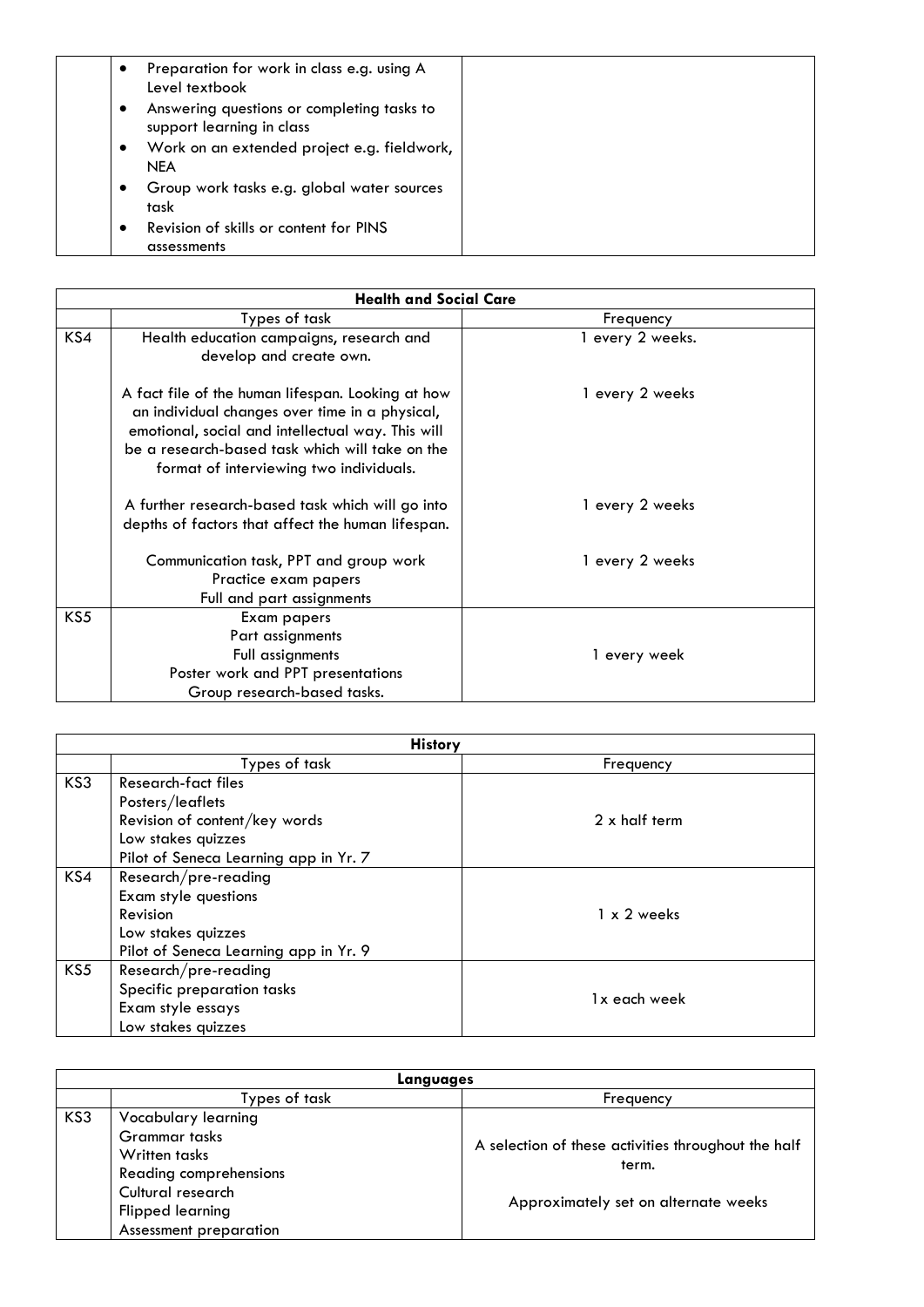| KS4 | Vocabulary learning<br>Grammar tasks<br>Written tasks<br>Reading comprehensions<br>Cultural research<br><b>Flipped learning</b><br>Interactive listening/reading exercises (active<br>teach)<br>Exam questions<br>Speaking exam preparation<br><b>Assessment Preparation</b> | A selection of these activities throughout the half<br>term. Set on average at least every 2 weeks |
|-----|------------------------------------------------------------------------------------------------------------------------------------------------------------------------------------------------------------------------------------------------------------------------------|----------------------------------------------------------------------------------------------------|
|-----|------------------------------------------------------------------------------------------------------------------------------------------------------------------------------------------------------------------------------------------------------------------------------|----------------------------------------------------------------------------------------------------|

|     | Maths                                                                                                                                                                                                               |            |  |
|-----|---------------------------------------------------------------------------------------------------------------------------------------------------------------------------------------------------------------------|------------|--|
|     | Types of task                                                                                                                                                                                                       | Frequency  |  |
| KS3 | Homework tasks will cover previous content that<br>students have been taught, usually a half term<br>after they have been taught it. Occasionally<br>homework will be based on what they are<br>currently studying. | 1 per week |  |
| KS4 | Homework tasks will cover previous content that<br>students have been taught, usually a half term<br>after they have been taught it. Occasionally<br>homework will be based on what they are<br>currently studying. | 1 per week |  |
| KS5 | Recap work on prerequisite tasks for future<br>lessons. Some work will be revision of current<br>content.                                                                                                           | 1 per week |  |

|     | Music                                                                                                                                                                                                                                                                                                                                                                                                                                                                                                                                                                                                                                                                                                 |                    |
|-----|-------------------------------------------------------------------------------------------------------------------------------------------------------------------------------------------------------------------------------------------------------------------------------------------------------------------------------------------------------------------------------------------------------------------------------------------------------------------------------------------------------------------------------------------------------------------------------------------------------------------------------------------------------------------------------------------------------|--------------------|
|     | Types of task                                                                                                                                                                                                                                                                                                                                                                                                                                                                                                                                                                                                                                                                                         | Frequency          |
| KS3 | Students will receive a variety of homework<br>tasks that will include the following:<br>Research tasks based on the current scheme of<br>learning. This is to develop their students'<br>understanding of how music links to specific<br>cultures and times in history as well as parts of<br>the world.<br>Musical theory tasks that will include notation<br>puzzles, rhythm work, note and rest duration that<br>develops numeracy skills.<br>Literacy based tasks that will include spelling<br>recall quizzes and definition tests.<br>Practise homework where students will be<br>expected to continue project work during free<br>time in school or during an afterschool practice<br>session | Once per half term |
| KS4 | Students will be expected to engage with a<br>variety of tasks throughout the GCSE course:<br>Regular music practice on instrument/voice.<br>Students must be having regular musical<br>instrument or vocal tuition and work each<br>week on dedicated practise for this. This is<br>the best way to ensure excellent<br>performance grades at the end of the course.<br>Theory work - going through grade 1-5<br>٠<br>music theory workbooks. Students will be<br>expected to complete regular tasks based on<br>music theory<br>Composition development - during<br>٠<br>composition period, students will be required                                                                              | Every 2 weeks      |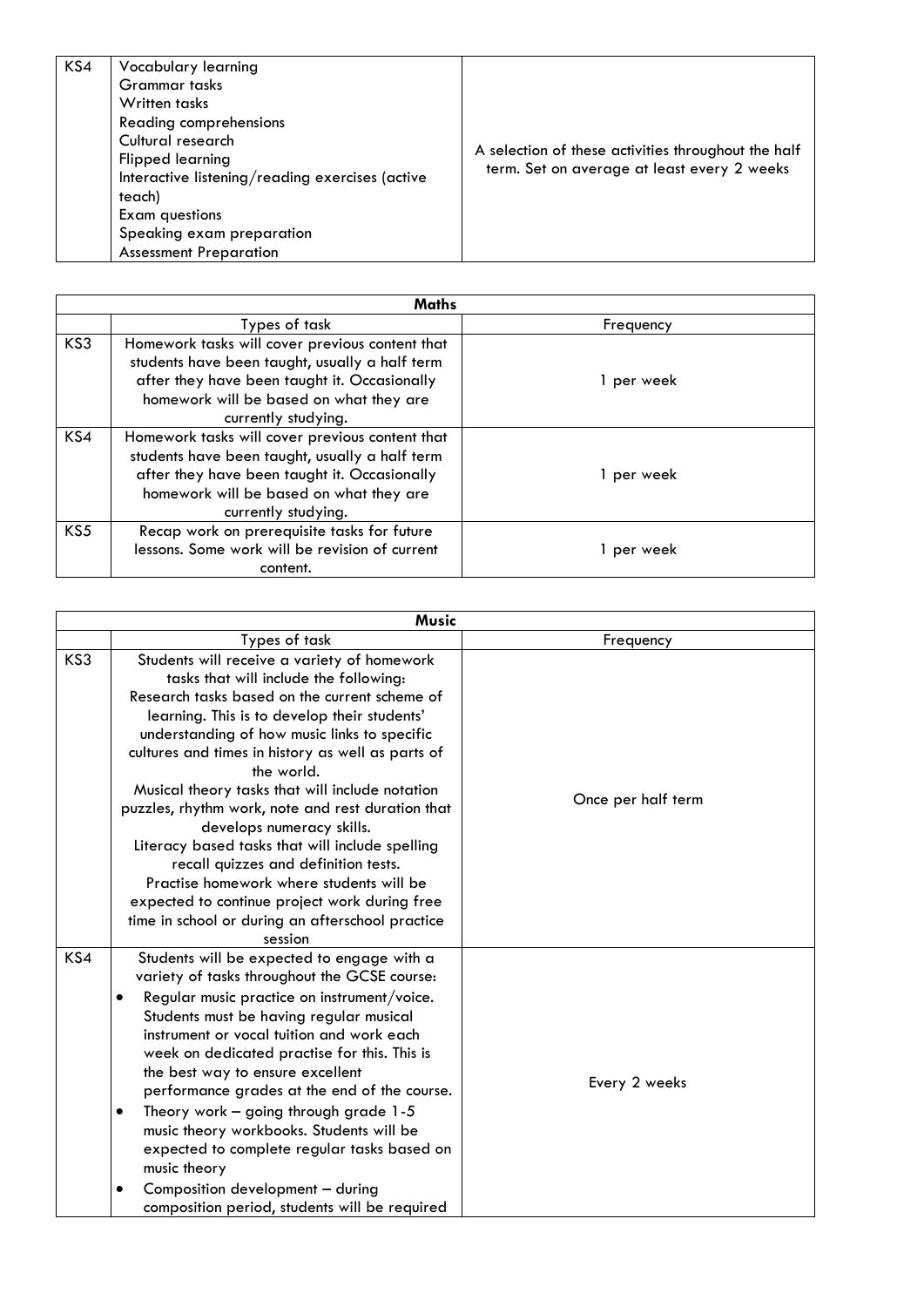|     | to develop musical ideas outside of lesson<br>time.<br>Research and presentation work - students<br>will be required to work independently or as<br>part of a group to research specific areas of<br>music and present findings to the class.<br>Students will be required to develop writing<br>٠<br>skills by completing a variety of long answer<br>questions based on musical set works<br>Students will be required to engage with a<br>٠<br>variety of listening exercises throughout the<br>course. |            |
|-----|------------------------------------------------------------------------------------------------------------------------------------------------------------------------------------------------------------------------------------------------------------------------------------------------------------------------------------------------------------------------------------------------------------------------------------------------------------------------------------------------------------|------------|
| KS5 | KS5 students will follow a similar pattern to KS4<br>and will be expected to do all the above at a<br>higher level.<br>In addition, students will complete regular theory<br>exercises and research tasks. They will also be<br>required to read up around each musical genre<br>studied in their allocated study sessions.<br>Regular practise must mean at least 3 hours per<br>week on their chosen instrument/voice.                                                                                   | Every week |

|     | <b>Re/Citizenship</b>                                                                                                                                                                                                                                                                                                                                                                                                                                                                                                                                                                                                                                                                                                                                                                                                                                                                                                  |                         |
|-----|------------------------------------------------------------------------------------------------------------------------------------------------------------------------------------------------------------------------------------------------------------------------------------------------------------------------------------------------------------------------------------------------------------------------------------------------------------------------------------------------------------------------------------------------------------------------------------------------------------------------------------------------------------------------------------------------------------------------------------------------------------------------------------------------------------------------------------------------------------------------------------------------------------------------|-------------------------|
|     | Types of task                                                                                                                                                                                                                                                                                                                                                                                                                                                                                                                                                                                                                                                                                                                                                                                                                                                                                                          | Frequency               |
| KS3 | Students will receive a variety of homework<br>based around the units of work. All year 7<br>students can complete the Extended Learning<br>Project which feeds into a school event in<br>November.<br>Homework will also check and test students'<br>power of recall and regularly involve recall<br>tasks to ensure that knowledge is remembered.<br>Students will also get the opportunity to research<br>particular people, religions or topics. This may<br>include researching and coming to next lesson<br>with knowledge to support that lessons<br>objectives.<br>Homework will also help support our commitment<br>to improve vocabulary and the use of subject<br>specific terminology, students may be asked to<br>learn key spellings, find their meanings or create<br>a piece of work around a particular word or<br>phrase.<br>Comprehension tasks will also be a common<br>feature of homework in RE. | Once per half term      |
| KS4 | Students will complete regular timed exam<br>questions to build on and develop exam skills.<br>This type of homework will be supported by<br>clear planning within lesson time to ensure all<br>students can access the homework when they<br>come to complete it.<br>Homework will also check and test student's<br>power of recall and regularly involve recall<br>tasks to ensure that knowledge is remembered.<br>Students will also get the opportunity to research<br>around a particular unit of work. For example,<br>they may visit a local place of worship and take<br>pictures or speak to a leader about their course.                                                                                                                                                                                                                                                                                    | Three times a half term |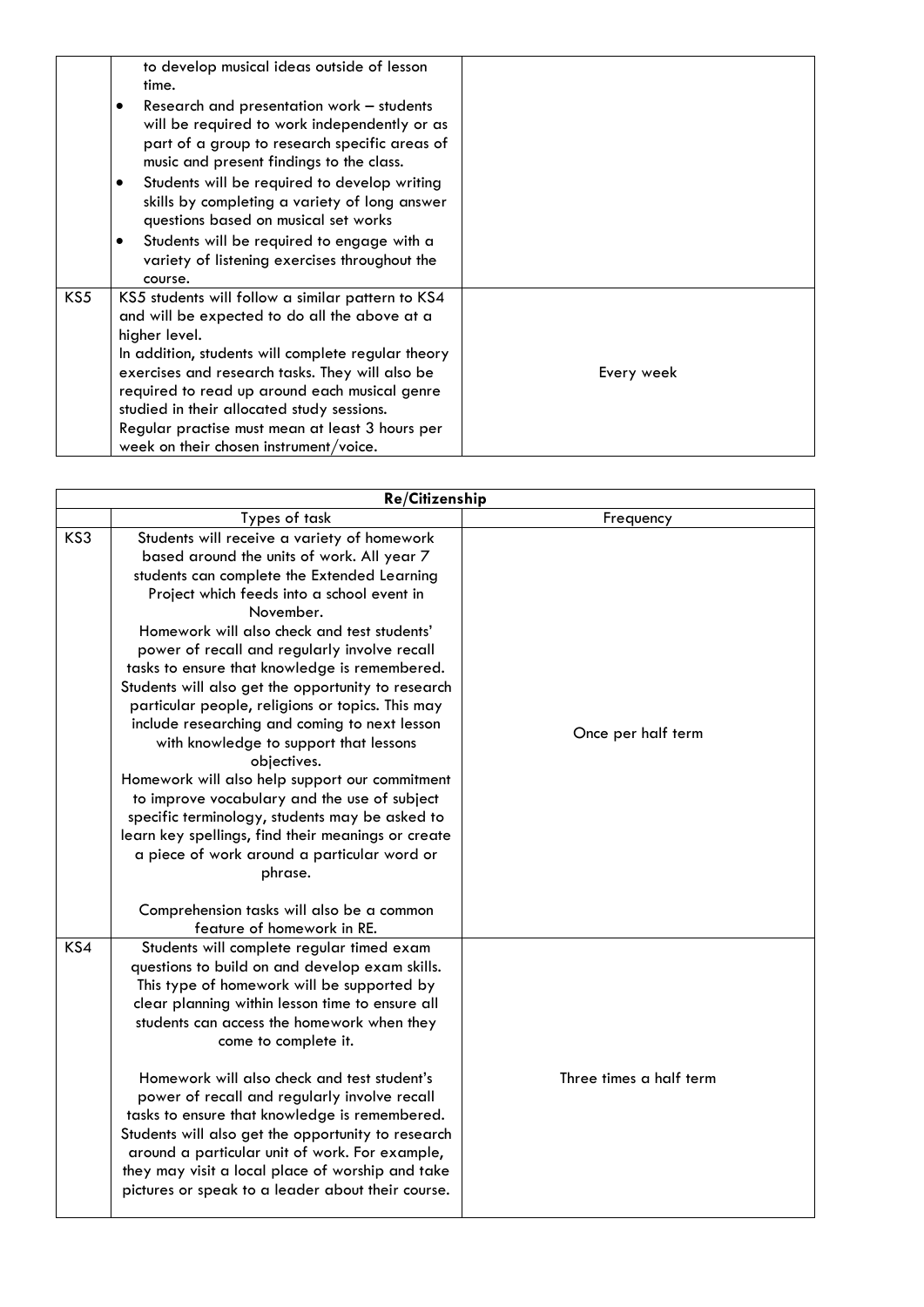|     | Homework will also help support our commitment<br>to improve vocabulary and the use of subject<br>specific terminology, students may be asked to<br>learn key spellings, find their meanings or create<br>a piece of work around a particular word or<br>phrase.<br>Students will also be asked to gather quotes and                                                                                                                                                                                                                                                                 |                         |
|-----|--------------------------------------------------------------------------------------------------------------------------------------------------------------------------------------------------------------------------------------------------------------------------------------------------------------------------------------------------------------------------------------------------------------------------------------------------------------------------------------------------------------------------------------------------------------------------------------|-------------------------|
|     | passages from holy books to aid their studies.                                                                                                                                                                                                                                                                                                                                                                                                                                                                                                                                       |                         |
| KS5 | At KS5 students will be given extended reading<br>to complete between lessons. This reading is<br>essential and will allow students to debate and<br>discuss issues within lessons. Students will also be<br>asked to critique reading and apply an inquiry-<br>based approach to research within the subject.<br>Students will complete regular timed exam<br>questions to build on and develop exam skills.<br>This type of homework will be supported by<br>clear planning within lesson time to ensure all<br>students can access the homework when they<br>come to complete it. | Three times a half term |
|     | Homework will also check and test students'<br>power of recall and regularly involve recall<br>tasks to ensure that knowledge is remembered.<br>Students will also get the opportunity to research                                                                                                                                                                                                                                                                                                                                                                                   |                         |
|     | around a particular unit of work.                                                                                                                                                                                                                                                                                                                                                                                                                                                                                                                                                    |                         |

| <b>Science</b> |                                     |                          |
|----------------|-------------------------------------|--------------------------|
|                | Types of task                       | Frequency                |
| KS3            | Extended project e.g. cells         | Approximately 2 per year |
|                | Research tasks                      | Approximately 2 per year |
|                | Consolidation/learning of key facts | Once per topic           |
| KS4            | Consolidation/learning of key facts |                          |
|                | <b>Exam questions</b>               | Once per topic           |
|                | <b>Revision tasks</b>               |                          |
| KS5            | <b>Exam questions</b>               |                          |
|                | <b>Revision tasks</b>               | Once per topic           |

|                 | Sport                                                                                                                                                                                        |                                                                                                                                              |  |
|-----------------|----------------------------------------------------------------------------------------------------------------------------------------------------------------------------------------------|----------------------------------------------------------------------------------------------------------------------------------------------|--|
|                 | Types of task                                                                                                                                                                                | Frequency                                                                                                                                    |  |
| KS3             | Research and deliver a warmup, research<br>different sport specific skills, create a poster on<br>components of fitness, create a presentation or<br>fact file on the principles of training | Once per half term                                                                                                                           |  |
| KS4             | Research tasks, exam revision, lesson planning,<br>designing a training programme, BTEC<br>assignments, presentations                                                                        | Every two weeks                                                                                                                              |  |
| KS <sub>5</sub> | Research tasks, exam revision, BTEC assignments,<br>presentations, interview preparation, group<br>meetings, work experience preparation, sports<br>event organisation                       | Every week dependent on how many assignments<br>have been set at the time from various members<br>of staff as they all teach the same group. |  |

| .<br><u>. на п</u> |                |  |
|--------------------|----------------|--|
|                    | .<br>.<br>. эг |  |